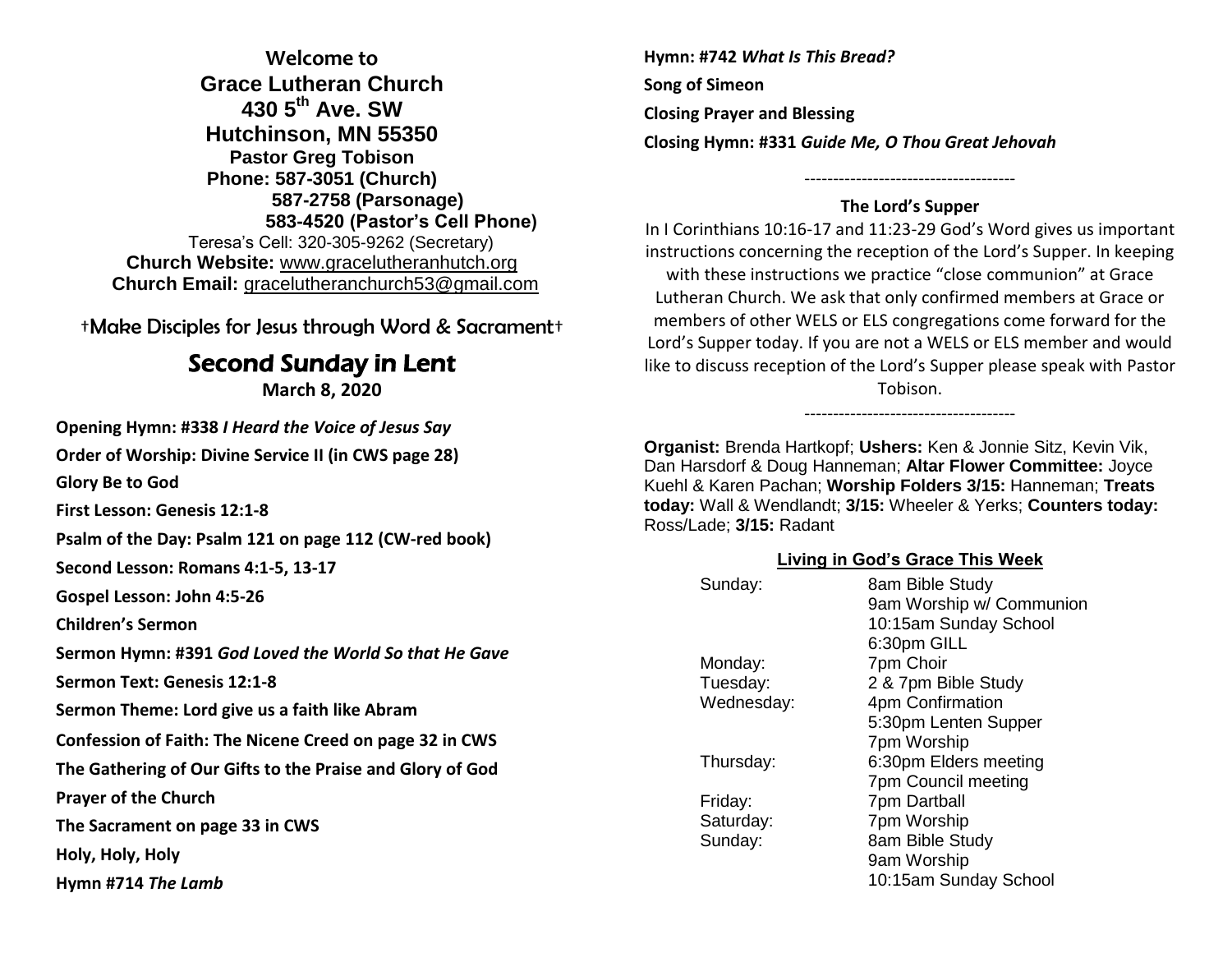#### **Last Week at Grace**

Total Worship Attendance (Sat/Sun/Wed): 22/119/54 Total Offerings (Sat/Sun): \$6,225.76 Needed: \$4,612 GPLHS: \$1.380 LIMA: \$90

**March calendars**, **Forward In Christ** & **Meditations** are available in the narthex.

**Lenten Worship** will be held on Wednesday at 7pm. Pastor Engel will be preaching on *The Son of God Goes Forth to War: Hidden Warrior.*  GILL will be **serving** soups and sandwiches at 5:30pm.

**Immanuel School** is holding a **Tote & Toy Drive** for its Summer Care Program. They are in need of games and toys for children ages 4-12. They are also in need of totes to hold these items. You can bring them to Grace anytime between now and the end of April. Teresa will collect it and bring it to the school. Please see the flyer on the bulletin board for more details.

#### **Lenten Suppers will be served by:**

3/11 — GILL – soups & sandwiches 3/18 — St. Peter's – sandwiches & salads 3/25 — Evangelism/Fellowship Committees – sloppy jo's 4/1 — Church Council – fish fry & game feed 4/9 — Choir – hotdishes

#### **Save the Date:**

March 19 & 20: Movie night at Grace at 7pm — *Gospel of Mark* **\*\*Please note date change\*\***

April 11: Reality Easter - Performances every 30 minutes starting at 1pm. The last one will be at 3:30pm.

> April 17-25: TBD – Play at Bethany Lutheran College *Treasure Island*

April 22: Health Talk – *The Latest Trends in Exercise for People with Busy Schedules* — Grace at 6:30pm

May 22: Tour of St. John's College & a showing of the St. John's Bible — More info to come

August: St. Paul Saints game (possible date Aug. 30)